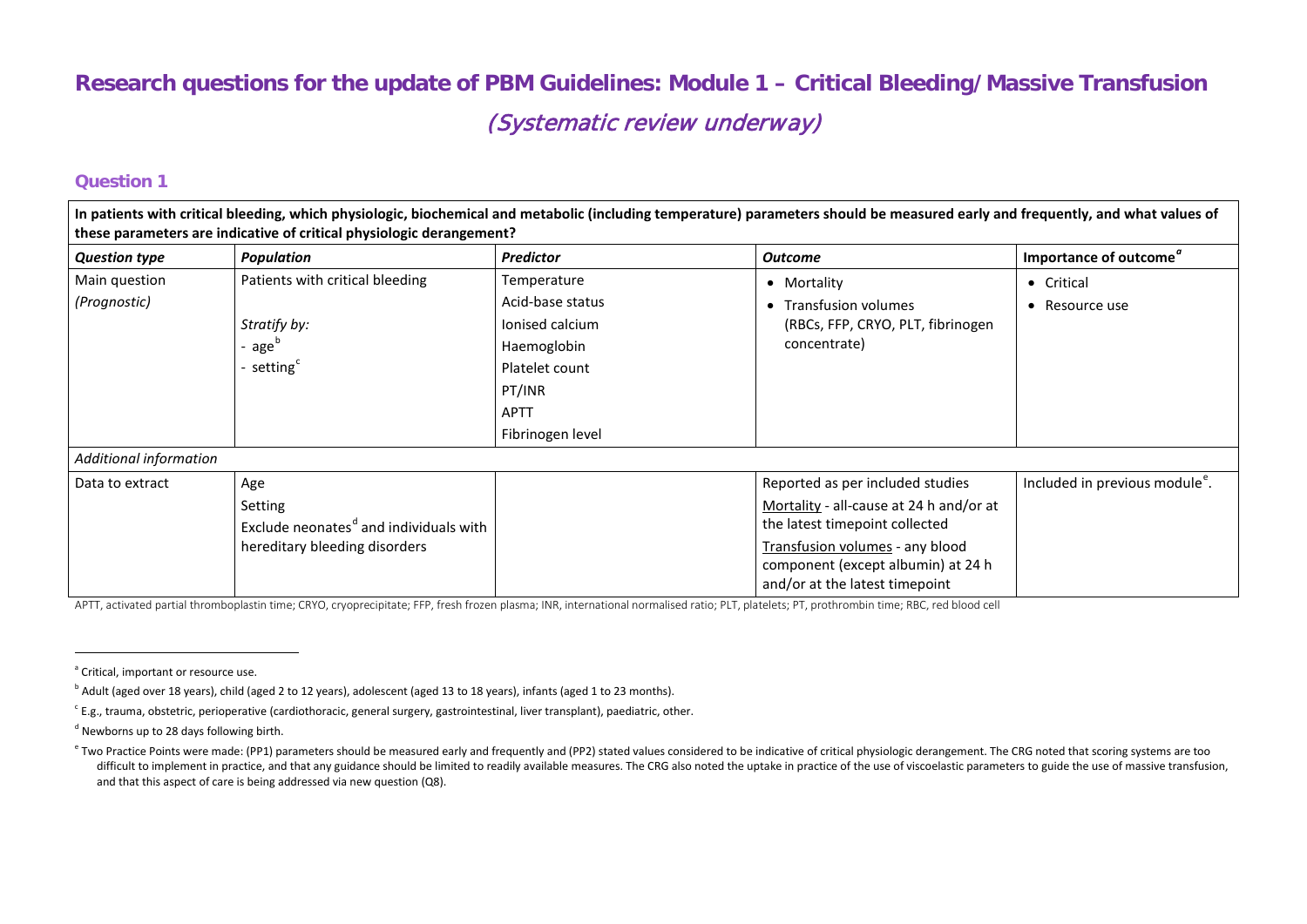<span id="page-1-3"></span><span id="page-1-2"></span><span id="page-1-1"></span><span id="page-1-0"></span>

| In patients with critical bleeding, what is the effectiveness of major haemorrhage protocols? |                                                                                                          |                                             |                   |                                                                                                                                                                                                                                |                                                                                                                                                                                               |  |  |
|-----------------------------------------------------------------------------------------------|----------------------------------------------------------------------------------------------------------|---------------------------------------------|-------------------|--------------------------------------------------------------------------------------------------------------------------------------------------------------------------------------------------------------------------------|-----------------------------------------------------------------------------------------------------------------------------------------------------------------------------------------------|--|--|
| <b>Question type</b>                                                                          | <b>Population</b>                                                                                        | <b>Intervention</b>                         | <b>Comparator</b> | <b>Outcome</b>                                                                                                                                                                                                                 | Importance of outcome <sup>"</sup>                                                                                                                                                            |  |  |
| Main question<br>(Interventional)                                                             | Patients with critical bleeding<br>Stratify by:<br>age <sup>b</sup><br>- setting <sup>c</sup>            | Defined major haemorrhage<br>protocol (MHP) | No defined MHP    | • Mortality<br>• Transfusion volumes<br>(RBCs, FFP, PLT, CRYO,<br>fibrinogen concentrate)<br>• Wastage of blood<br>products<br>• Time to delivery of blood<br>products                                                         | • Critical<br>• Critical, Resource use<br>Resource use<br>$\bullet$<br>Resource use<br>$\bullet$                                                                                              |  |  |
| Additional information                                                                        |                                                                                                          |                                             |                   |                                                                                                                                                                                                                                |                                                                                                                                                                                               |  |  |
| Data to extract                                                                               | Age<br>Setting<br>Exclude neonates <sup>d</sup> and<br>individuals with hereditary<br>bleeding disorders | Details of the MHP not<br>required          |                   | Reported as per included<br>studies<br>Mortality - all-cause at 24 h<br>and/or the latest timepoint<br>collected<br>Transfusion volumes - any<br>blood component (except<br>albumin) at 24 h and/or at<br>the latest timepoint | An important aspect of this new<br>question is to highlight the<br>system level implications of<br>implementing an MHP (i.e., time<br>to delivery of blood products,<br>product wastage etc.) |  |  |

CRYO, cryoprecipitate; FFP, fresh frozen plasma; MHP, major haemorrhage protocol; PLT, platelets; RBC, red blood cell

<sup>&</sup>lt;sup>a</sup> Critical, important or resource use.

<sup>&</sup>lt;sup>b</sup> Adult (aged over 18 years), child (aged 2 to 12 years), adolescent (aged 13 to 18 years), infants (aged 1 to 23 months).

 $\epsilon$  E.g., trauma, obstetric, perioperative (cardiothoracic, general surgery, gastrointestinal, liver transplant), paediatric, other.

 $d$  Newborns up to 28 days following birth.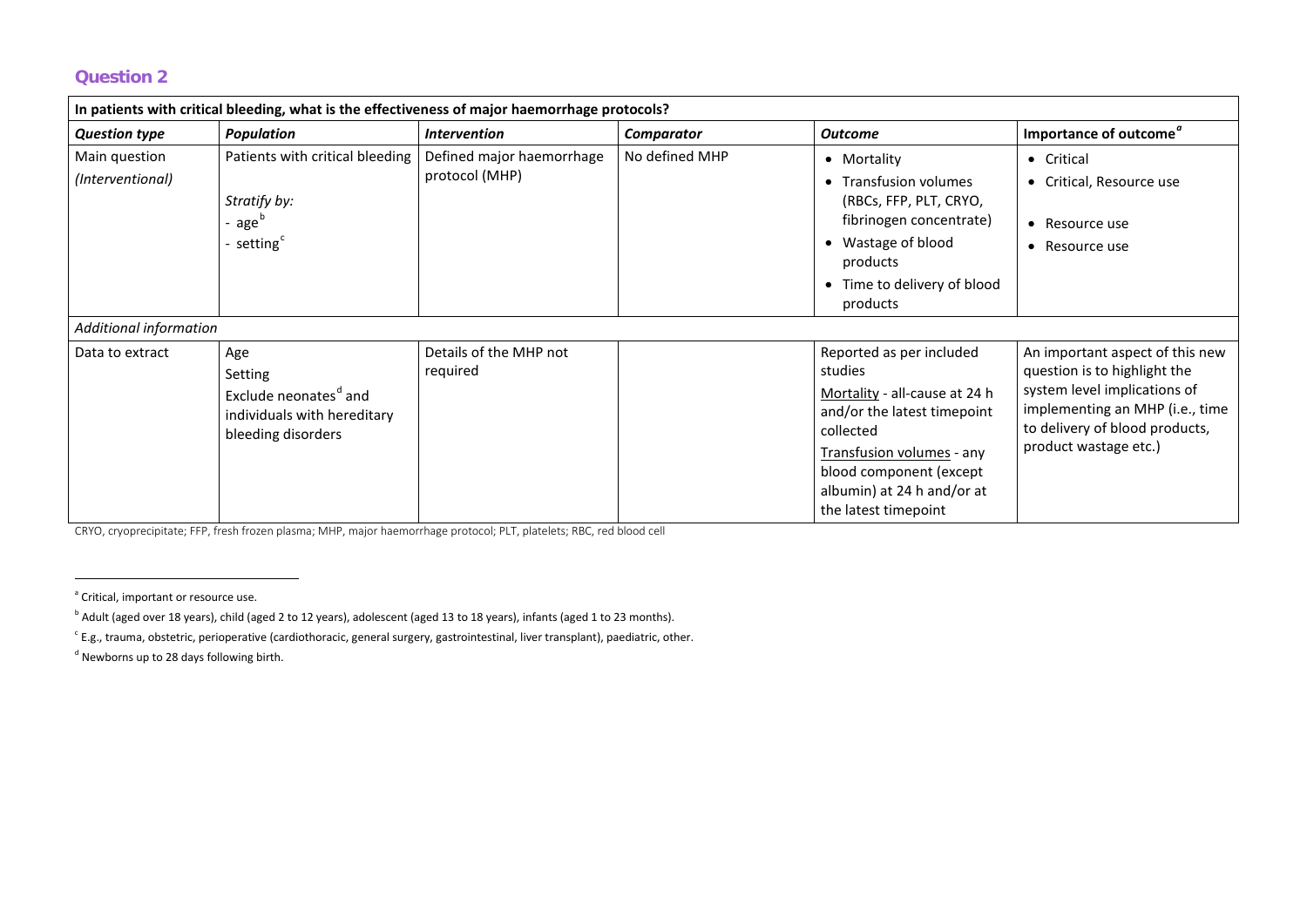<span id="page-2-4"></span><span id="page-2-3"></span><span id="page-2-2"></span><span id="page-2-1"></span><span id="page-2-0"></span>

| In patients with critical bleeding, what is the optimal dose, timing and ratio (algorithm) of RBCs to blood component therapy (FFP, platelets, cryoprecipitate or fibrinogen<br>concentrate) to reduce morbidity, mortality and transfusion? |                                                                                                                            |                                                                                                       |                                                                                                                           |                                                                                                                                                                                                                                                                                                                                             |                                                                |  |  |  |
|----------------------------------------------------------------------------------------------------------------------------------------------------------------------------------------------------------------------------------------------|----------------------------------------------------------------------------------------------------------------------------|-------------------------------------------------------------------------------------------------------|---------------------------------------------------------------------------------------------------------------------------|---------------------------------------------------------------------------------------------------------------------------------------------------------------------------------------------------------------------------------------------------------------------------------------------------------------------------------------------|----------------------------------------------------------------|--|--|--|
| <b>Question type</b>                                                                                                                                                                                                                         | <b>Population</b>                                                                                                          | <b>Intervention<sup>a</sup></b>                                                                       | Comparator                                                                                                                | <b>Outcome</b>                                                                                                                                                                                                                                                                                                                              | Importance of outcome <sup>"</sup>                             |  |  |  |
| Main question<br>(Interventional)                                                                                                                                                                                                            | Patients with critical bleeding<br>receiving major transfusion<br>Stratify by:<br>age <sup>c</sup><br>setting <sup>a</sup> | MHP<br>$\mathbf{1}$ .<br>2.<br><b>RBC:FFP ratio</b><br>RBC:PLT ratio<br>3.<br>RBC:CRYO ratio<br>4.    | 1.<br>No MHP<br>2.<br>Different RBC:FFP<br>ratio<br>Different RBC:PLT<br>3.<br>ratio<br>Different RBC:CRYO<br>4.<br>ratio | • Mortality<br>• Morbidity<br>• Transfusion volume<br>(RBCs, FFP, PLT, CRYO,<br>fibrinogen concentrate)                                                                                                                                                                                                                                     | • Critical<br>$\bullet$ Important<br>Resource use<br>$\bullet$ |  |  |  |
| <b>Additional information</b>                                                                                                                                                                                                                |                                                                                                                            |                                                                                                       |                                                                                                                           |                                                                                                                                                                                                                                                                                                                                             |                                                                |  |  |  |
| Data to extract                                                                                                                                                                                                                              | Age<br>Setting<br>Exclude neonates <sup>e</sup> and<br>individuals with hereditary<br>bleeding disorders                   | Details of the predefined<br>MHP (dose, timing, ratio)<br>Details of the RBC:blood<br>component ratio | Details of the predefined<br>MHP (dose, timing, ratio)<br>Details of the RBC: blood<br>component ratio                    | Reported as per included<br>studies<br>Mortality - all-cause at 24 h<br>and/or at the latest timepoint<br>collected<br>Morbidity $-$ any prespecified<br>adverse outcome including<br>ARDS, sepsis, TE, multiorgan<br>failure<br>Transfusion volumes - any<br>blood component (except<br>albumin) at 24 h and/or at the<br>latest timepoint |                                                                |  |  |  |

ARDS, acute respiratory distress syndrome; CRYO, cryoprecipitate; FFP, fresh frozen plasma; MHP, major haemorrhage protocol; PLT, platelets; RBC, red blood cell , TE, thromboembolism

 $e<sup>e</sup>$  Newborns up to 28 days following birth

 $a$  1 vs 1, 2 vs 2, etc.

 $<sup>b</sup>$  Critical, important or resource use.</sup>

 $\cdot$  Adult (aged over 18 years), child (aged 2 to 12 years), adolescent (aged 13 to 18 years), infants (aged 1 to 23 months).

 $^{\text{d}}$  E.g., trauma / nontrauma (obstetric, perioperative [cardiothoracic, general surgery, gastrointestinal, liver transplant], paediatric, other.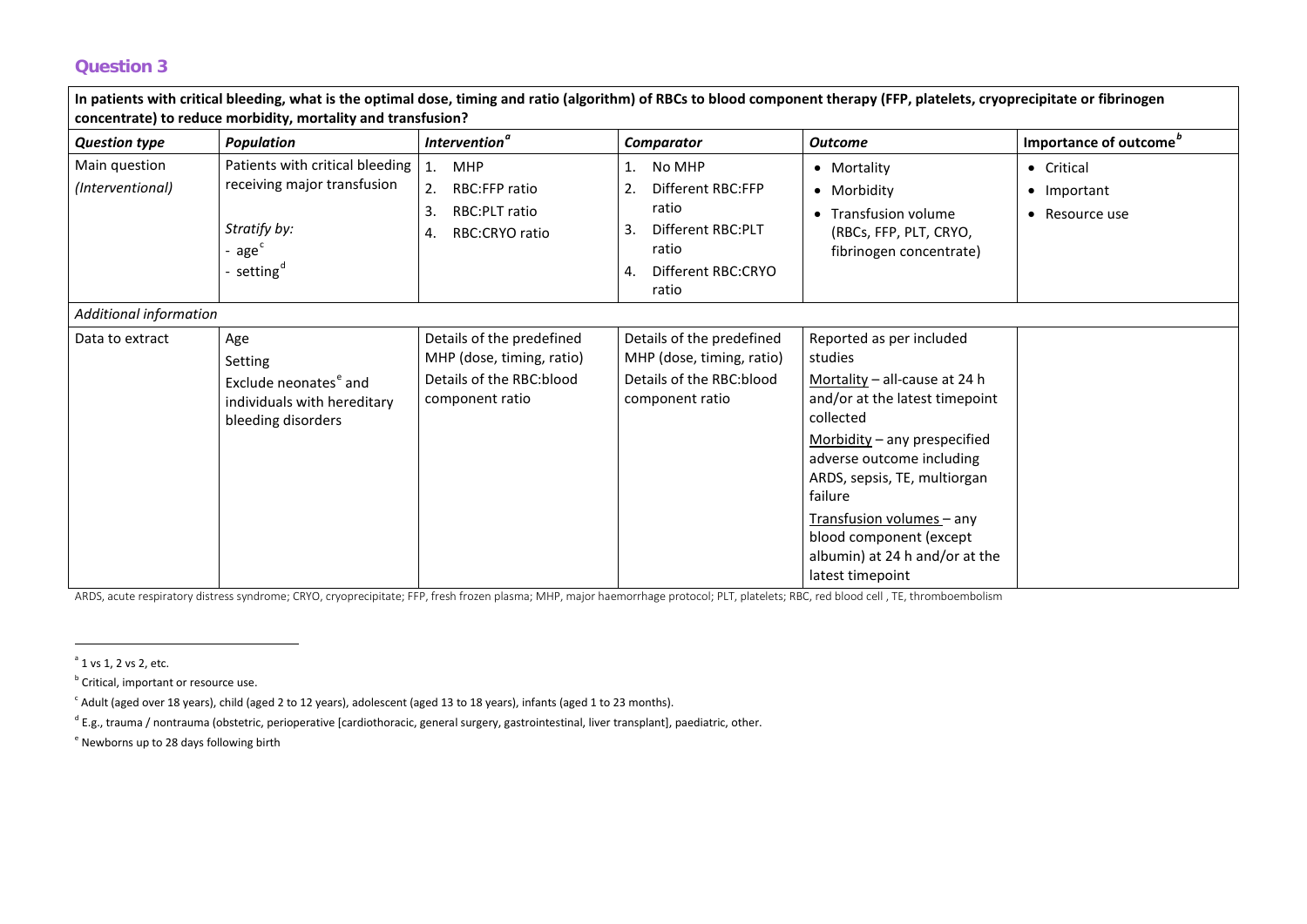<span id="page-3-5"></span><span id="page-3-4"></span><span id="page-3-3"></span><span id="page-3-2"></span><span id="page-3-1"></span><span id="page-3-0"></span>

| In patients at risk of critical bleeding, is the transfusion of increased volumes of RBCs associated with an increased risk of mortality or adverse effects? |                                                    |                                         |                                          |                                    |  |  |
|--------------------------------------------------------------------------------------------------------------------------------------------------------------|----------------------------------------------------|-----------------------------------------|------------------------------------------|------------------------------------|--|--|
| <b>Question type</b>                                                                                                                                         | <b>Population</b>                                  | <b>Prognostic factor</b>                | <b>Outcome</b>                           | Importance of outcome <sup>"</sup> |  |  |
| Main question                                                                                                                                                | Patients at risk of critical bleeding <sup>o</sup> | Volume of RBC transfused                | • Mortality                              | • Critical                         |  |  |
| (Prognostic)                                                                                                                                                 |                                                    |                                         | • Morbidity                              | Critical<br>$\bullet$              |  |  |
|                                                                                                                                                              | Stratify by:                                       |                                         | Time on mechanical ventilator            | • Resource use                     |  |  |
|                                                                                                                                                              | - age <sup>c</sup>                                 |                                         |                                          |                                    |  |  |
|                                                                                                                                                              | - setting <sup>d</sup>                             |                                         |                                          |                                    |  |  |
| Additional information                                                                                                                                       |                                                    |                                         |                                          |                                    |  |  |
| Data to extract                                                                                                                                              | Age                                                | Definition of 'increased volumes' based | Reported as per included studies         | Considered as an interventional    |  |  |
|                                                                                                                                                              | Setting                                            | on definition used by authors           | Mortality - all-cause at 24 h and at the | question in the previous           |  |  |
|                                                                                                                                                              | Exclude neonates <sup>e</sup> and individuals with | Record volumes of RBCs                  | latest timepoint collected               | module.                            |  |  |
|                                                                                                                                                              | hereditary bleeding disorders                      | Record volumes/ratio of FFP and PLT if  | Morbidity - any prespecified adverse     |                                    |  |  |
|                                                                                                                                                              |                                                    | available                               | outcome including ARDS, sepsis, TE,      |                                    |  |  |
|                                                                                                                                                              |                                                    |                                         | multiorgan failure                       |                                    |  |  |
|                                                                                                                                                              |                                                    |                                         | Time on mechanical ventilator            |                                    |  |  |
|                                                                                                                                                              |                                                    |                                         |                                          |                                    |  |  |

ARDS, acute respiratory distress syndrome; FFP, fresh frozen plasma; PLT, platelet; RBC, red blood cell ; TE, thromboembolism

<sup>&</sup>lt;sup>a</sup> Critical, important or resource use.

<sup>&</sup>lt;sup>b</sup> Patients at risk of critical bleeding' includes patients with penetration injuries who may not otherwise develop critical bleeding but if over-transfused before haemorrhage control may go on to do so.

 $c$  Adult (aged over 18 years), child (aged 2 to 12 years), adolescent (aged 13 to 18 years), infants (aged 1 to 23 months).

 $^{\text{d}}$  E.g., trauma, obstetric, perioperative (cardiothoracic, general surgery, gastrointestinal, liver transplant), paediatric, other.

<sup>e</sup> Newborns up to 28 days following birth

<sup>&</sup>lt;sup>f</sup> Relevant existing guidance is PP6 (risks associated with high volumes of RBC transfusion) and PP7 (reduced risk of mortality and ARDS with an MTP). No studies were found of transfusion versus no transfusion. Two prospe cohort studies were included (Chaiwat, 2009; Silverboard 2005) but they did not address restrictive or liberal strategies. These studies were subject to survival bias and volume effect (bias from injury load as more severe injuries are managed with a higher volume of RBC).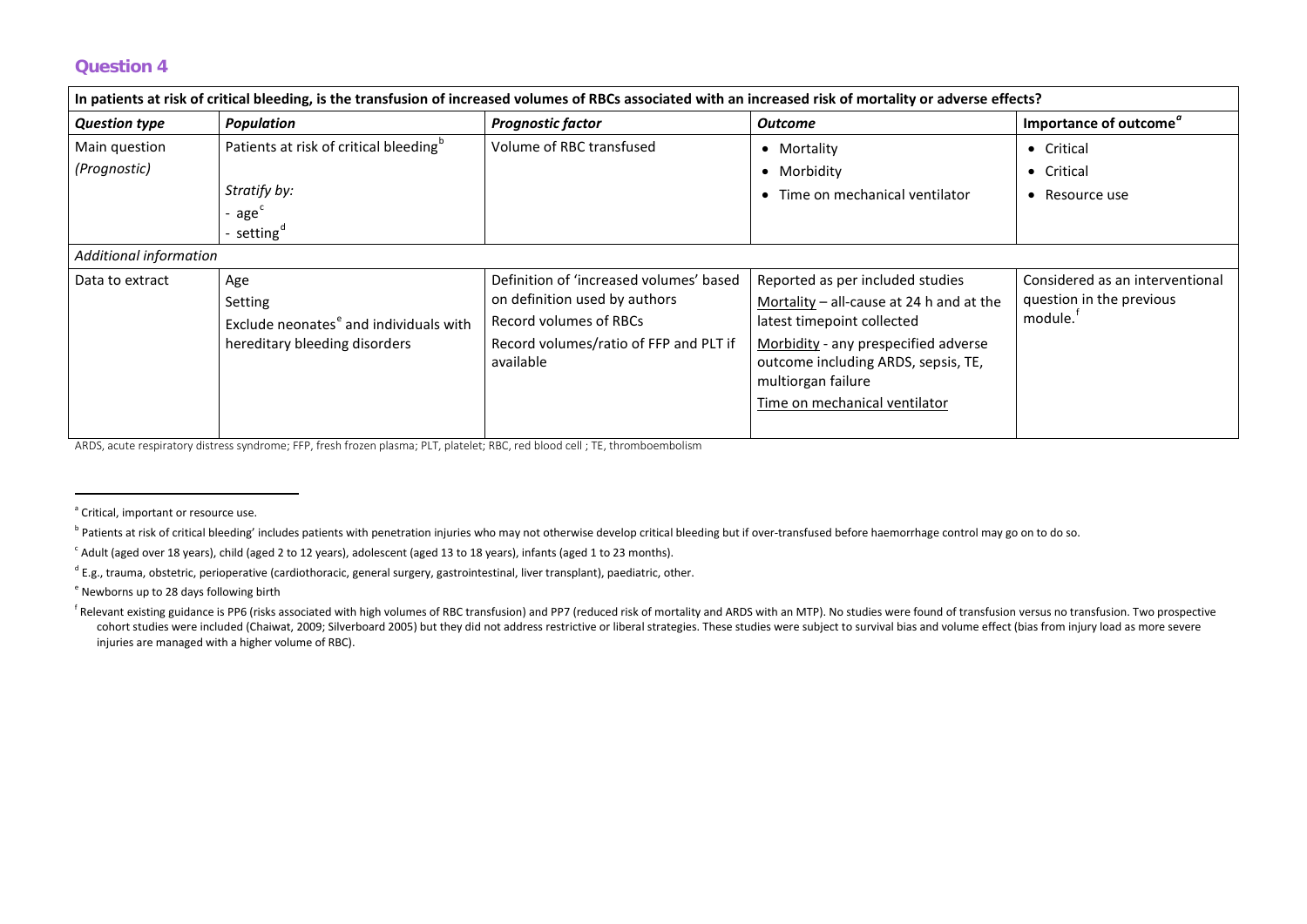<span id="page-4-6"></span><span id="page-4-5"></span><span id="page-4-4"></span><span id="page-4-3"></span><span id="page-4-2"></span><span id="page-4-1"></span><span id="page-4-0"></span>

| In patients with critical bleeding, what is the effect of rFVIIa treatment on morbidity, mortality and transfusion rate? |                                                                                                                                                                                                                                                                                 |                                                                                        |                                               |                                                                                                                                                                                                                                                                                                             |                                                                                                                                                                                                                                                                             |  |
|--------------------------------------------------------------------------------------------------------------------------|---------------------------------------------------------------------------------------------------------------------------------------------------------------------------------------------------------------------------------------------------------------------------------|----------------------------------------------------------------------------------------|-----------------------------------------------|-------------------------------------------------------------------------------------------------------------------------------------------------------------------------------------------------------------------------------------------------------------------------------------------------------------|-----------------------------------------------------------------------------------------------------------------------------------------------------------------------------------------------------------------------------------------------------------------------------|--|
| <b>Question type</b>                                                                                                     | <b>Population</b>                                                                                                                                                                                                                                                               | <b>Intervention</b>                                                                    | Comparator                                    | <b>Outcome</b>                                                                                                                                                                                                                                                                                              | Importance of outcome <sup>"</sup>                                                                                                                                                                                                                                          |  |
| Main question<br>(Interventional)                                                                                        | Patients with critical<br>bleeding, specifically those<br>with ongoing, bleeding who<br>fail to achieve adequate<br>haemostasis despite<br>surgical management and<br>appropriate blood<br>component therapy <sup>b</sup><br>Stratify by:<br>- $agec$<br>· setting <sup>a</sup> | Use of rFVIIa as treatment <sup>e</sup>                                                | Standard best practice care<br>without rFVIIa | • Mortality<br>• Morbidity<br>• Transfusion volume<br>(RBCs, FFP, PLT, CRYO,<br>fibrinogen concentrate)                                                                                                                                                                                                     | • Critical<br>Critical<br>$\bullet$<br>Resource use<br>$\bullet$                                                                                                                                                                                                            |  |
| Additional information                                                                                                   |                                                                                                                                                                                                                                                                                 |                                                                                        |                                               |                                                                                                                                                                                                                                                                                                             |                                                                                                                                                                                                                                                                             |  |
| Data to extract                                                                                                          | Age<br>Setting<br>Exclude neonates <sup>f</sup> and<br>individuals with hereditary<br>bleeding disorders                                                                                                                                                                        | Exclude rFVIIa as<br>prophylaxis in patients who<br>are already critically<br>bleeding | As described                                  | Reported as per included studies<br>Mortality $-$ all-cause and/or at the<br>latest timepoint collected<br>Morbidity - any prespecified<br>adverse outcome including ARDS,<br>sepsis, TE, multiorgan failure<br>Transfusion volume - any blood<br>product at 24h and/or at the latest<br>timepoint reported | Included in previous module <sup>g</sup><br>Much of the off-label use of<br>rFVIIa is for patients with critical<br>bleeding unresponsive to<br>conventional haemostasis<br>measures (surgical and blood<br>component therapy) and should<br>be the focus of this question. |  |

ARDS, acute respiratory distress syndrome; CRYO, cryoprecipitate; FFP, fresh frozen plasma; MTP, major transfusion protocol; PLT, platelets; RBC, red blood cell ; TE, thromboembolism

<sup>&</sup>lt;sup>a</sup> Critical, important or resource use.

<sup>&</sup>lt;sup>b</sup> A blood transfusion (which includes FFP, platelets, cryoprecipitate and any other blood-derived product) that is deemed appropriate when used in an evidence-based fashion and where the effects of the transfusion are fe outweigh any potential risks and complications that may arise from the transfusion.

 $c$  Adult (aged over 18 years), child (aged 2 to 12 years), adolescent (aged 13 to 18 years), infants (aged 1 to 23 months).

<sup>&</sup>lt;sup>d</sup> Surgical (cardiothoracic, vascular, liver transplant) / nonsurgical (including obstetric haemorrhage, pulmonary haemorrhage, gastrointestinal bleeding, paediatric,other.

e In Australia and NZ rFVIIa is approved for the control of bleeding and prophylaxis for surgery in patients with specific clotting disorders. Use outside these indications (including critical bleeding following trauma) is 'off-label'.

f Newborns up to 28 days following birth

<sup>&</sup>lt;sup>g</sup> Recommendation 2 – The routine use of rFVIIa in trauma patients with critical bleeding requiring massive transfusion is not recommended because of its lack of effect on mortality (Grade B) and variable effect on morbid (Grade C).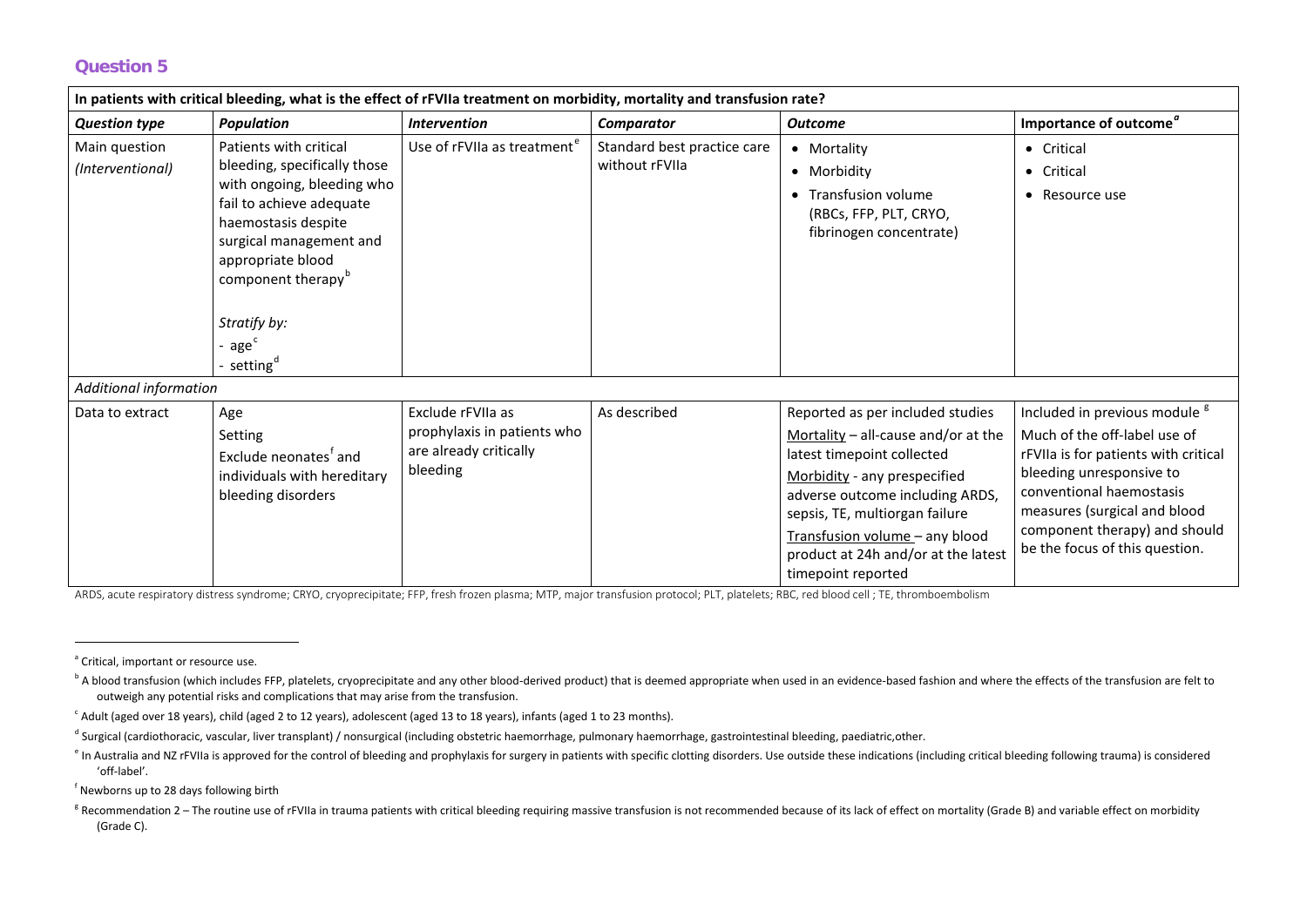<span id="page-5-5"></span><span id="page-5-4"></span><span id="page-5-3"></span><span id="page-5-2"></span><span id="page-5-1"></span><span id="page-5-0"></span>

| In patients with critical bleeding, what is the effect of FFP, cryoprecipitate, fibrinogen concentrate, prothrombin complex concentrate and/or platelet transfusion on RBC<br>transfusion and patient outcomes? |                                                                                                             |                                                                                                              |                                                                                                                                                                                                                                                                   |                                                                                                                                                                                                                                                                                                                                                          |                                                                                                                                                                                                                                                                                                                                                                                              |  |  |
|-----------------------------------------------------------------------------------------------------------------------------------------------------------------------------------------------------------------|-------------------------------------------------------------------------------------------------------------|--------------------------------------------------------------------------------------------------------------|-------------------------------------------------------------------------------------------------------------------------------------------------------------------------------------------------------------------------------------------------------------------|----------------------------------------------------------------------------------------------------------------------------------------------------------------------------------------------------------------------------------------------------------------------------------------------------------------------------------------------------------|----------------------------------------------------------------------------------------------------------------------------------------------------------------------------------------------------------------------------------------------------------------------------------------------------------------------------------------------------------------------------------------------|--|--|
| <b>Question type</b>                                                                                                                                                                                            | <b>Population</b>                                                                                           | Intervention <sup>a</sup>                                                                                    | Comparator                                                                                                                                                                                                                                                        | <b>Outcome</b>                                                                                                                                                                                                                                                                                                                                           | Importance of outcome <sup>b</sup>                                                                                                                                                                                                                                                                                                                                                           |  |  |
| Main question<br>(Interventional)                                                                                                                                                                               | Patients with critical<br>bleeding<br>Stratify by:<br>age <sup>c</sup><br>setting <sup>d</sup>              | <b>FFP</b><br>1.<br>2.<br>Cryoprecipitate<br>Platelet<br>3.<br>Fibrinogen<br>concentrate<br>5.<br><b>PCC</b> | No FFP (or varying administration of)<br>1.<br>No CRYO (or varying administration of)<br>2.<br>No Platelets (or varying administration of)<br>3.<br>No Fibrinogen concentrate (or varying<br>4.<br>administration)<br>No PCC (or varying administration of)<br>5. | • Mortality<br>• Morbidity<br>• Transfusion volumes<br>(RBCs, FFP, PLT, CRYO,<br>fibrinogen concentrate)<br>• Hospital LOS<br>$\bullet$ ICU LOS                                                                                                                                                                                                          | • Critical<br>• Critical<br>• Critical, Resource use<br>• Resource use<br>• Resource use                                                                                                                                                                                                                                                                                                     |  |  |
| <b>Additional information</b>                                                                                                                                                                                   |                                                                                                             |                                                                                                              |                                                                                                                                                                                                                                                                   |                                                                                                                                                                                                                                                                                                                                                          |                                                                                                                                                                                                                                                                                                                                                                                              |  |  |
| Data to extract                                                                                                                                                                                                 | Age<br>Setting<br>Exclude neonates <sup>e</sup><br>and individuals with<br>hereditary bleeding<br>disorders | PCC - not limited, but<br>note product type                                                                  |                                                                                                                                                                                                                                                                   | Reported as per included<br>studies<br>Mortality - all-cause at 24<br>hand/or at the latest timepoint<br>collected<br>Morbidity - any prespecified<br>adverse outcome including<br>ARDS, sepsis, TE, multiorgan<br>failure<br>Transfusion volumes - any<br>blood_product at 24h and/or at<br>the latest timepoint reported<br>LOS - only if prespecified | Included in previous module<br>Human PCC (Prothrombinex)<br>added to the question. A three-<br>factor preparation is used in<br>Australia and New Zealand, so<br>care will need to be taken when<br>applying findings from Europe<br>to the local settings for this<br>intervention.<br>Evidence related to fibrinogen<br>has been published since the<br>previous NBA systematic<br>review. |  |  |

ARDS, acute respiratory distress syndrome ; CRYO, cryoprecipitate; FFP, fresh frozen plasma; MTP, major transfusion protocol; NBA, National Blood Authority; PCC, prothrombin complex concentrate; PLT, platelets; PP, practice point; RBC, red blood cell; TE, thromboembolism

 $a$  1 vs 1; 2 vs 2 etc.

**b** Critical, important or resource use.

 $c$  Adult (aged over 18 years), child (aged 2 to 12 years), adolescent (aged 13 to 18 years), infants (aged 1 to 23 months).

 $^{\circ}$  E.g., trauma, obstetric, perioperative (cardiothoracic, general surgery, gastrointestinal, liver transplant), paediatric, other.

<sup>e</sup> Newborns up to 28 days following birth

<sup>&</sup>lt;sup>f</sup> No Recommendations or PPs were made. The SR identified four level III studies that assessed the effect of FFP or platelet transfusion on mortality or morbidity. Outcomes were confounded by survivor bias. No studies examined fibrinogen or cryoprecipitate.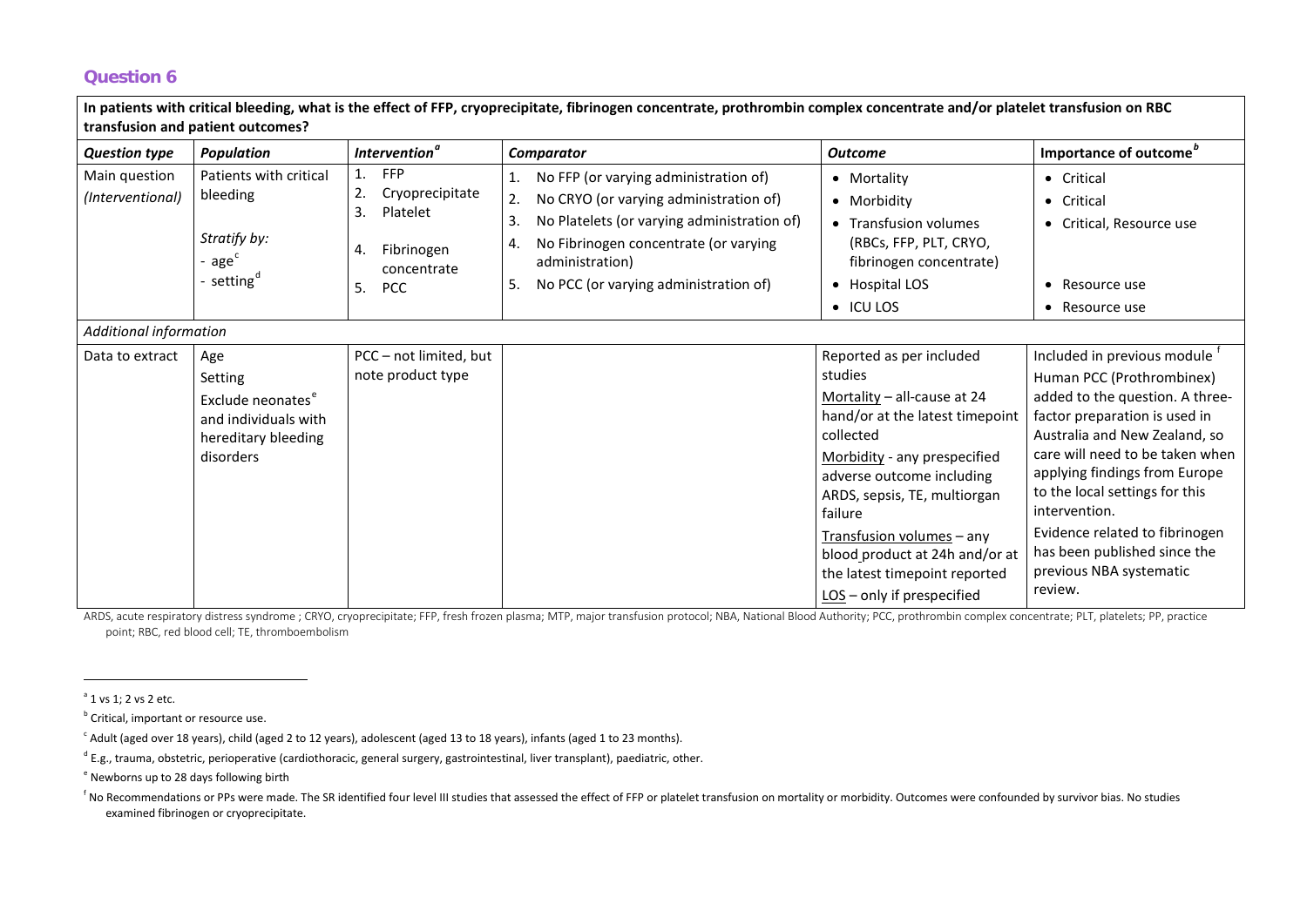<span id="page-6-4"></span><span id="page-6-3"></span><span id="page-6-2"></span><span id="page-6-1"></span><span id="page-6-0"></span>

| In patients with critical bleeding, what is the effect of antifibrinolytics on blood loss, RBC transfusion and patient outcomes? |                                                                                                          |                                                                                                                                                       |              |                                                                                                                                                                                                                                                                                                                                                                                                                                                    |                                                                       |  |
|----------------------------------------------------------------------------------------------------------------------------------|----------------------------------------------------------------------------------------------------------|-------------------------------------------------------------------------------------------------------------------------------------------------------|--------------|----------------------------------------------------------------------------------------------------------------------------------------------------------------------------------------------------------------------------------------------------------------------------------------------------------------------------------------------------------------------------------------------------------------------------------------------------|-----------------------------------------------------------------------|--|
| <b>Question type</b>                                                                                                             | <b>Population</b>                                                                                        | <b>Intervention</b>                                                                                                                                   | Comparator   | <b>Outcome</b>                                                                                                                                                                                                                                                                                                                                                                                                                                     | Importance of outcome <sup>9</sup>                                    |  |
| Main question<br>(Interventional)                                                                                                | Patients with critical bleeding<br>Stratify by:<br>age <sup>h</sup><br>setting <sup>1</sup><br>Subgroup: | <b>TXA</b>                                                                                                                                            | No TXA       | • Mortality<br>• Morbidity<br>• Blood loss<br>• RBC transfusion volume                                                                                                                                                                                                                                                                                                                                                                             | • Critical<br>• Important<br>Important<br>$\bullet$<br>• Resource use |  |
|                                                                                                                                  | • Patients who have received<br>major transfusion                                                        |                                                                                                                                                       |              |                                                                                                                                                                                                                                                                                                                                                                                                                                                    |                                                                       |  |
| Additional information<br>Data to extract                                                                                        | Age<br>Setting<br>Exclude neonates <sup>j</sup> and<br>individuals with hereditary<br>bleeding disorders | Differentiate between all<br>product (TXA, aprotinin,<br>EACA)<br>Include IV only (exclude oral)<br>Timing should be from onset<br>of bleeding/trauma | Describe SoC | Reported as per included<br>studies<br>Mortality - all-cause and<br>death due to bleeding at 24 h<br>and/or at the latest timepoint<br>collected<br>Morbidity - any prespecified<br>adverse outcome including<br>ARDS, sepsis, TE, multiorgan<br>failure<br>Blood loss - prespecified<br>volume reported as<br>continuous or dichotomous<br>outcome<br>Transfusion volumes - only<br>RBC volume at 24 h and/or at<br>the latest timepoint reported | Not included in previous<br>module <sup>k</sup>                       |  |

RBC, red blood cell; TE, thromboembolism

<sup>g</sup> Critical, important or resource use.

<sup>h</sup> Adult (aged over 18 years), child (aged 2 to 12 years), adolescent (aged 13 to 18 years), infants (aged 1 to 23 months).

i E.g., trauma, obstetric, perioperative (cardiothoracic, general surgery, gastrointestinal, liver transplant), paediatric, other.

<sup>&</sup>lt;sup>j</sup> Newborns up to 28 days following birth

<sup>&</sup>lt;sup>k</sup> Reference was made to the CRASH II study in the body of the Guidelines (published after the literature search date), and guidance provided regarding consideration of use of TXA (not a Recommendation or a PP). The CRASH II study population does not fully align with the population of interest for the Guidelines.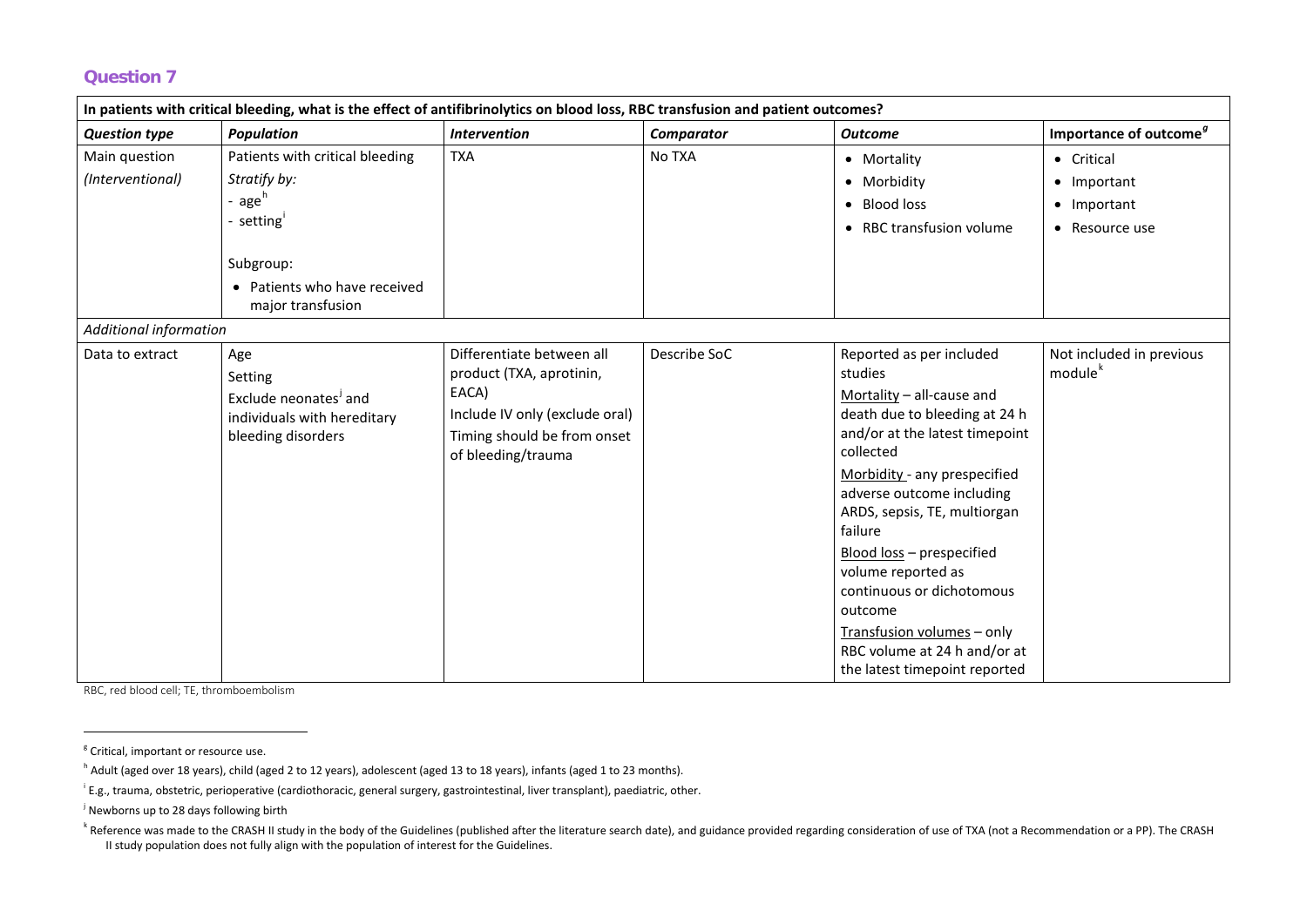<span id="page-7-4"></span><span id="page-7-3"></span><span id="page-7-2"></span><span id="page-7-1"></span><span id="page-7-0"></span>

| In patients with critical bleeding does the use of viscoelastic testing change patient outcomes? |                                                                                                           |                                                                                                            |                                                                                                                                       |                                                                                                                                                                                                                                                                                                                                    |                                                                                            |  |
|--------------------------------------------------------------------------------------------------|-----------------------------------------------------------------------------------------------------------|------------------------------------------------------------------------------------------------------------|---------------------------------------------------------------------------------------------------------------------------------------|------------------------------------------------------------------------------------------------------------------------------------------------------------------------------------------------------------------------------------------------------------------------------------------------------------------------------------|--------------------------------------------------------------------------------------------|--|
| Subquestions (in full)                                                                           | Nil                                                                                                       |                                                                                                            |                                                                                                                                       |                                                                                                                                                                                                                                                                                                                                    |                                                                                            |  |
| <b>Question type</b>                                                                             | <b>Population</b>                                                                                         | <b>Intervention</b>                                                                                        | Comparator                                                                                                                            | <b>Outcome</b>                                                                                                                                                                                                                                                                                                                     | Importance of outcome <sup>39</sup>                                                        |  |
| Main question<br>(Interventional)                                                                | Patients with critical<br>bleeding<br>Stratify by:<br>- age $^{40}$<br>- setting <sup>41</sup>            | Viscoelastic haemostatic<br>assays to guide transfusion<br>of blood component<br>therapy<br>(TEG or ROTEM) | Blood component therapy<br>guided by MTP protocol<br>and/or Standard Laboratory<br>Tests such as prothrombin<br>time ratio and/or INR | • Mortality<br>• Morbidity<br>• Transfusion volume<br>(RBC, FFP, PLT, CRYO,<br>fibrinogen concentrate)<br>• Time to transfusion<br>• Dose/type of<br>transfusion                                                                                                                                                                   | • Critical<br>• Important<br>• Resource use<br>Resource use<br>$\bullet$<br>• Resource use |  |
| Additional information                                                                           |                                                                                                           |                                                                                                            |                                                                                                                                       |                                                                                                                                                                                                                                                                                                                                    |                                                                                            |  |
| Data to extract                                                                                  | Age<br>Setting<br>Exclude neonates <sup>42</sup> and<br>individuals with hereditary<br>bleeding disorders | <b>Exclude Sonoclot</b><br>Note details of algorithm<br>used                                               | Note details of SoC                                                                                                                   | Reported as per included<br>studies<br>Mortality - all-cause at 24 h<br>and/or at the latest<br>timepoint collected<br>Morbidity - any<br>prespecified adverse<br>outcome including ARDS,<br>sepsis, TE, multiorgan<br>failure<br>Transfusion volumes - any<br>blood product at 24 h<br>and/or at the latest<br>timepoint reported | Not included in previous<br>module <sup>43</sup>                                           |  |

Source: Module 1 GRADE templates [version 7 July 2017]

INR, international normalised ratio; MTP, major transfusion protocol; RBC, red blood cell; ROTEM, thromboelastometry; TEG, thromboelastography

<sup>&</sup>lt;sup>39</sup> Critical, important or resource use.

<sup>&</sup>lt;sup>40</sup> Adult (aged over 18 years), child (aged 2 to 12 years), adolescent (aged 13 to 18 years), infants (aged 1 to 23 months).

 $41$  E.g., trauma, obstetric, perioperative (cardiothoracic, general surgery, gastrointestinal, liver transplant), paediatric, other.

 $42$  Newborns up to 28 days following birth

<sup>&</sup>lt;sup>43</sup> The CRG is aware of the publication of new evidence regarding the use of TEG/ROTEM since the previous Guidelines.